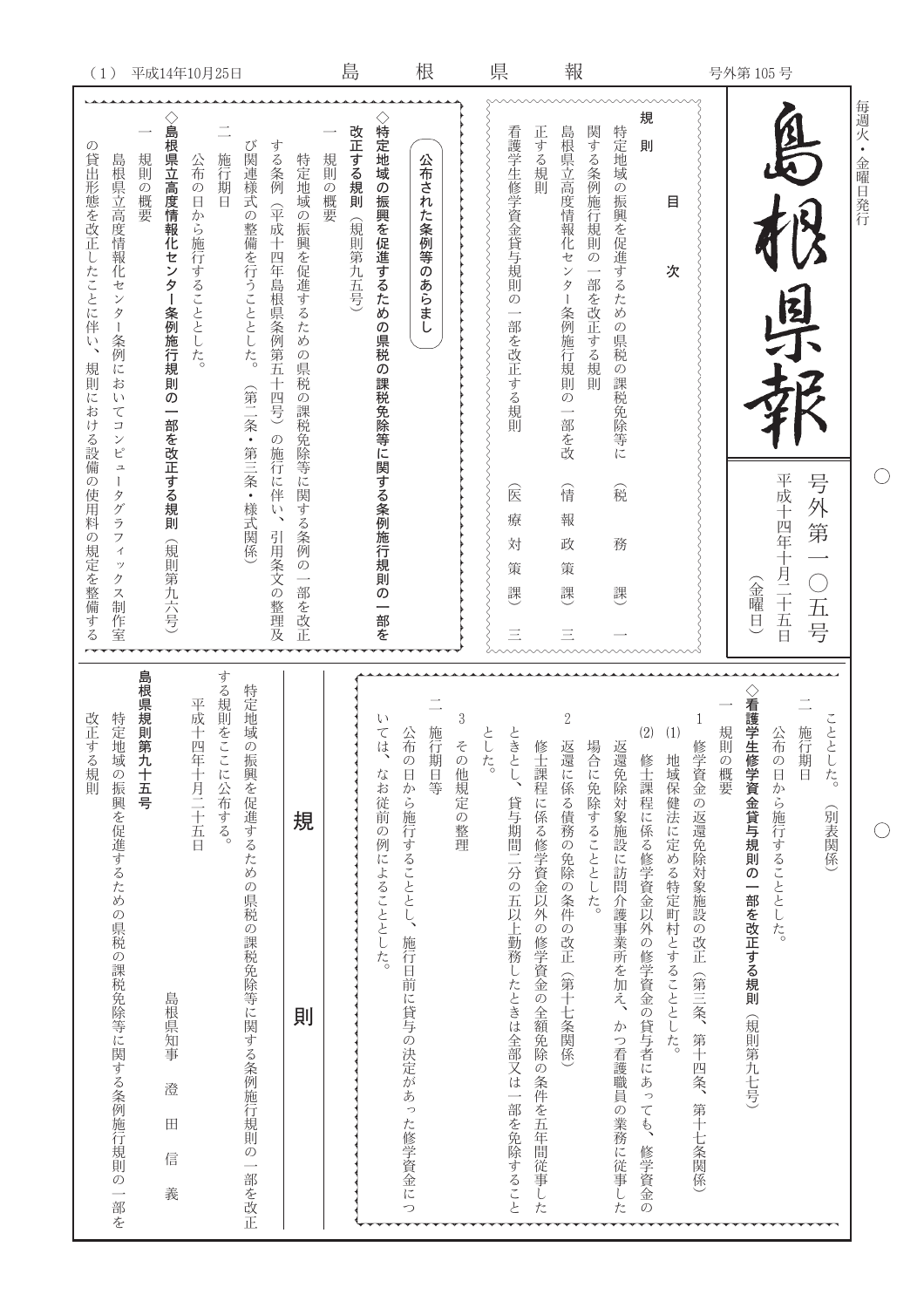| 平成14年10月25日                                                                                                                                                       |                                                                                                                                     | 島                                                                                                                                                                                                                                                                                                   | 根                                                                                                                                                                                                                | 県                                                                                                     | 報                                                                                                                                                                                 |                                                                                                                                        | 号外第105号                                                                                                                           | (2)                                                                                                                                                            |
|-------------------------------------------------------------------------------------------------------------------------------------------------------------------|-------------------------------------------------------------------------------------------------------------------------------------|-----------------------------------------------------------------------------------------------------------------------------------------------------------------------------------------------------------------------------------------------------------------------------------------------------|------------------------------------------------------------------------------------------------------------------------------------------------------------------------------------------------------------------|-------------------------------------------------------------------------------------------------------|-----------------------------------------------------------------------------------------------------------------------------------------------------------------------------------|----------------------------------------------------------------------------------------------------------------------------------------|-----------------------------------------------------------------------------------------------------------------------------------|----------------------------------------------------------------------------------------------------------------------------------------------------------------|
| 様式第二号その<br>離<br>ᇓ<br>剛<br>才<br>振<br>興対策実施地<br>美<br>塢<br>浜<br>₫1<br>$\Theta$<br>坦<br>興<br>冈<br>低開発地域<br>匬<br>疎<br>$\Box$<br>業開発<br>岩<br>岩<br>$\boxtimes$<br>眞<br>を | 中<br>様式第一号その二の備考の3中<br>「当該事務所」や「県内に有する事務所」<br>嵐<br>读<br>嵩<br>覚<br>「当該事務所」や「県内に有する事務所」<br>に改める。<br>に改め、<br>同様式の備考の3<br>に改める。         | 鞴<br>聾<br>臝<br>一<br>$\frac{1}{2}$<br>才<br>振<br>振<br>澳対<br>興対<br>美<br>4<br>美<br>策美施地<br>浜<br>実施地<br>$\odot$<br>运<br>眞<br>尊<br>冈<br>嶾<br>匬<br>低開発地域工<br>斗<br>$\overline{\mathbb{H}}$<br>座<br>美<br>41<br>業開発地<br>$\frac{1}{2}$<br>语<br>$\odot$<br>地<br>$\overline{\boxtimes}$<br>$\boxtimes$<br>覚<br>を | 項中「第十四条第二項」を「第十三条第二項」に改める。<br>様式第一号その<br>一中                                                                                                                                                                      | 二号、第七条第二号、第八条第一項第三号又は第九条第三号」を「第三条、<br>第五条第二号、<br>第六条第二号、<br>第七条第一項第三号又は第八条第三号」に改め、<br>第四条第三号、<br>同条第二 | 条第二号」に改め、<br>第二号」を「第四条第二号、第五条第一号、第六条第一号、第七条第一項第二号又は第八<br>条第二号、<br>第五条第二号、第六条第一号、第七条第一号、<br>同表第四号上欄中「第三条第三号、<br>第四条、<br>第八条第一項第二号又は第九条<br>第五条第三号、<br>第六条第                          | 第七条第一項第一号若しくは第二項又は第八条第一号」に改め、<br>第五条第一号、第八条第一項第一号若しくは第二項又は第九条第一号」を「第四条第一号、<br>一号、第七条第一項第一号又は第八条第一号」に改め、同表第二号上欄中「第三条第一号、<br>同表第三号上欄中「第三 | 中<br>第三条第一項中「第十三条第一項」を「第十二条第一項」に改め、同項の表第一号上欄<br>第二条(見出しを含む。)中「第十一条」を「第十条」に改める。<br>「第三条第一号、第五条第一号、第八条第一項第一号又は第九条第一号」<br>を「第四条第     | 年島根県規則第五十六号)<br>特定地域の振興を促進するための県税の課税免除等に関する条例施行規則<br>の一部を次のように改正する。<br>(昭和四十八                                                                                  |
| 挚<br>誘<br>聾<br>崮<br>卹<br>出<br>振<br>潿<br>黛<br>靊<br>疎<br>対策実施地域<br>E<br>斗<br>电<br>亳<br>地<br>域域<br>寡<br>半島振興対策実施地域<br>$\pm$<br>農村工業等法の地区<br>原子力発電施設等立地地域<br>亳<br>に、  | 様式第四号<br>中<br>半晶瓶酸对策类脑性域<br>中心 宁 电<br>原子力発電施設等立地地域<br>彝<br>嵐<br>压<br>틯<br>疎<br>$\equiv$<br>$\overrightarrow{z}$<br>坦<br>运<br>寡<br>を | 離島振興対策実施地域<br>農村工業等法の地<br>$\overline{\mathsf{X}}$<br>豁<br>低開発地域工業開発地区<br>鎮<br>地<br>域域                                                                                                                                                                                                               | $\pm$<br>$\frac{1}{\sqrt{2}}$<br>離肌<br>原子力発電施設等立地地域<br>剛<br>振興<br>振興<br>È,<br>ll对策実施地域<br>ll对策実施地域<br>라<br>街<br>岩<br>特過<br>靊<br>村工業<br>压<br>들<br>承<br>4<br>E<br>法の地<br>斗<br>坦<br>地<br>域域<br>$\boxtimes$<br>に改める。 |                                                                                                       | 様式第三号中<br>建立半等法の地<br>特 元 農 山 村 地<br>離島振興対策実施地域<br>嵐<br>承<br>询<br>$\overline{\boxtimes}$<br>眞<br>覚<br>$\pm$<br>半島振興対策実施地域<br>低開発地域工業開発地区<br>原子力発電施設等立地地域<br>Ç,<br>라<br>街<br>岩<br>を | [第8 姿貌 2項] や [第1線 3項] に投める。<br>様式第二号その二の備考の3中「峠赇岬掾型」を「洫[ム]に仲]。岬[琰]」」<br>に改める。                                                          | 第<br>中<br>$\mathbb{C}$<br>[第2<br>条第1号<br>救新<br>又は第7条第1項第1号」2、<br>1号,<br>第3条第1号又は第8条第1項第1号」や「第1条の2第1項第1号、<br>「当該事務所」や「県内に有する事務所」と、 | 鞴<br>嵐<br>卹<br>振興<br>疎<br>对策実施地域<br>亳<br>覚<br>틯<br>弍<br>$\overline{\overline{a}}$<br>美<br>4<br>浜<br>$\bigcirc$<br>地<br>$\overline{\mathsf{X}}$<br>に改め、同様式の備考の3 |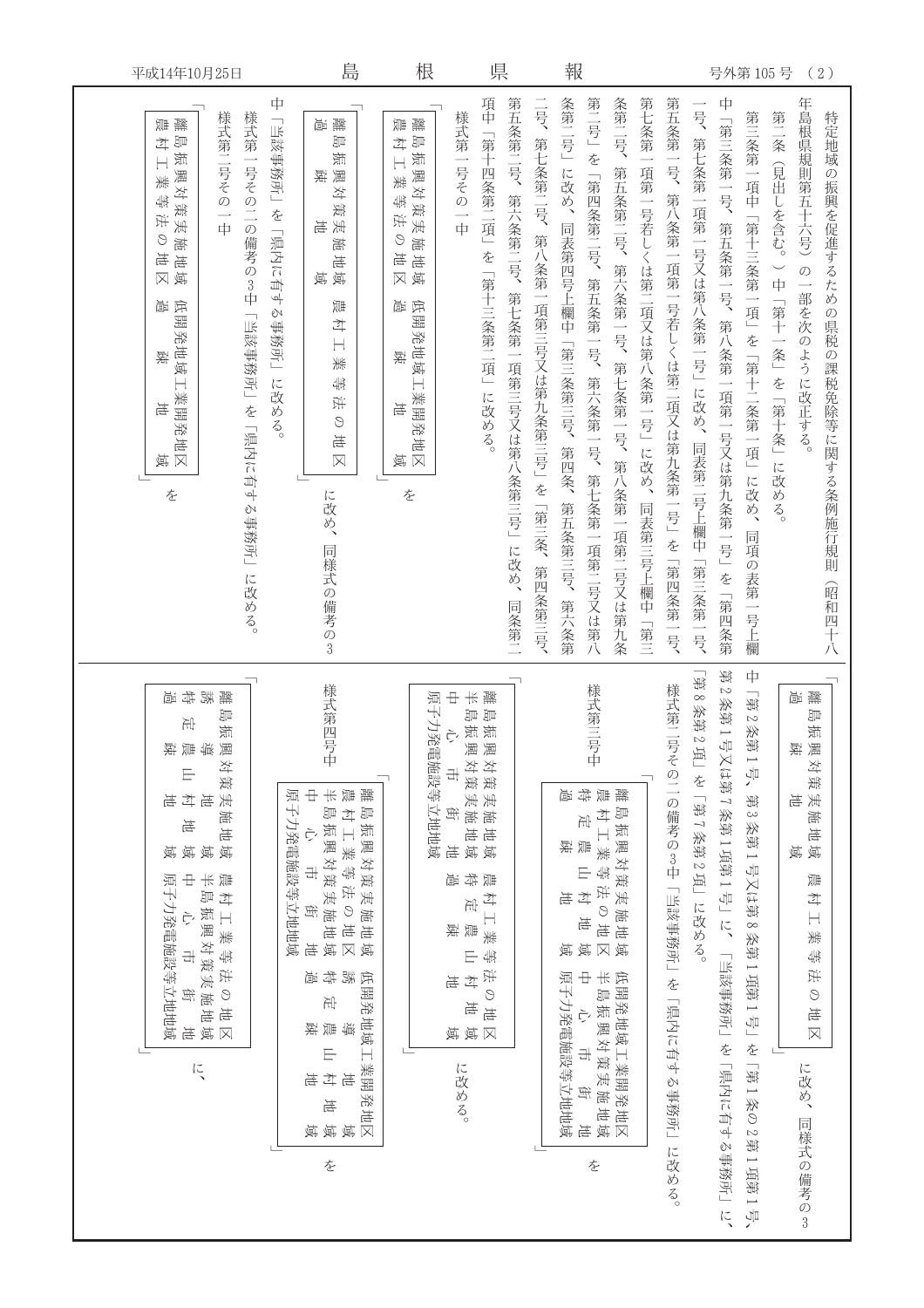|                                                | (3)<br>平成14年10月25日                                                                                                                                                                                                             |                                                       |                                          |                                                                                            |                                        |                                         | 島                         |                                          |                                                | 根                                           |      | 県                                                          |                                                      |                                  | 報                                               |                                                           |                                                      |        |                            |                          | 号外第105号 |                           |                                                                                                                 |                                                                                      |                                                                                       |                                               |
|------------------------------------------------|--------------------------------------------------------------------------------------------------------------------------------------------------------------------------------------------------------------------------------|-------------------------------------------------------|------------------------------------------|--------------------------------------------------------------------------------------------|----------------------------------------|-----------------------------------------|---------------------------|------------------------------------------|------------------------------------------------|---------------------------------------------|------|------------------------------------------------------------|------------------------------------------------------|----------------------------------|-------------------------------------------------|-----------------------------------------------------------|------------------------------------------------------|--------|----------------------------|--------------------------|---------|---------------------------|-----------------------------------------------------------------------------------------------------------------|--------------------------------------------------------------------------------------|---------------------------------------------------------------------------------------|-----------------------------------------------|
| を                                              | $\Box$<br>$\checkmark$<br>ピ<br>$\overline{\phantom{a}}$<br>タ<br>グ<br>ラ<br>フ<br>$\overline{\mathcal{A}}$<br>ッ<br>ク<br>$\overline{\mathcal{X}}$<br>制作<br>シ<br>ステ<br>厶<br>式<br>$\overline{\phantom{0}}$<br>時間に<br>つき<br>、七六〇<br>Ă | 別表<br>$\mathcal{O}$<br>$\mathcal{O}$<br>表映像音響編集用機器の部中 | を次のように改正する。                              | 島根県立高度情報化セ<br>$\mathcal{V}$<br>ター<br>条例施行規則<br>(平成十<br>一年島根県規則第二十三号)<br>$\mathcal{O}$<br>部 | 島根県立高度情報化センター<br>条例施行規則の<br>一部を改正する規則  | 島根県規則第九十六号                              | 島根県知事<br>澄<br>田<br>信<br>義 | 平成十四年十月二十五日                              | 島根県立高度情報化センター<br>条例施行規則の<br>一部を改正する規則をここに公布する。 |                                             |      | $\int$<br>が可能なものについ<br>ては、<br>当分の間、<br>これを取り繕って使用することができる。 | $\sqrt{3}$<br>旧規則の規定により作成した用紙でこの規則の施行の際現に残存するもののうち取繕 | 税免除等に関する条例施行規則の規定により提出されたものとみなす。 | れている申請書は、<br>この規則による改正後の特定地域の振興を促進するため<br>の県税の課 | 税の課税免除等に関する条例施行規則<br><b>QR下</b><br>「旧規則」という。<br>の規定により提出さ | $\sqrt{2}$<br>この規則の施行の際現にこの規則による改正前の特定地域の振興を促進するための県 | (経過措置) | 1<br>この規則は、<br>公布の日から施行する。 | (施行期日)                   | 附<br>則  | L1<br>ん包業又は卸売業)<br>に関する明細 | 農村工業等法の地区又は原子力発電施設等立地地域<br>(道路貨物運送業、<br>に改める。                                                                   |                                                                                      | 倉庫業,<br>$\bigcap$<br>ん包業又は卸売業)<br>に関する明細<br>を                                         | 農村工業等法の地区又は原子力発電施設等立地地域<br>(道路貨物運送業           |
| の進学、<br>疾病、<br>負傷その他やむを得ない事由がある場合を除き、直ちに第三条第一号 | 五<br>訪問看護事業所において看護職員の業務に従事する場合であつて、<br>修士課程に係る修学資金以外の修学資金の貸与を受けた者が、免許を取得した後、<br>他種の養成施設へ                                                                                                                                       | 同条中第六号を第七号とし、第五号を第六号とし、<br>第四号の次に次の一号を加える。            | するものに限る。第十九条第二項第一号において同じ。)」を加え、同号を同条第八号と | (修士課程に係る修学資金以外の修学資金の貸与を受けた者にあつては、第三号に規定                                                    | を「第五号並びに第十七条第一号及び第五号」に改め、同条第七号中「団体」の下に | 第十四条第三号中「第六号、第十七条第一号及び第五号並びに第十九条第二項第一号」 | 定める特定町村」に改める。             | 所及び市町村」を「地域保健法(昭和二十二年法律第百一号)第二十一条第二項第一号に | 第十四条、<br>第十七条及び第十九条において同じ。)」を削り、同条第二号中「県内の保健   | 第三条中<br>(前条第一号から第四号までに掲げる者にあつては、第一号トの施設を除く。 | 正する。 | 看護学生修学資金貸与規則<br>(昭和三十七年島根県規則第七十号)の一部を次のように改                | 看護学生修学資金貸与規則の一部を改正する規則                               | 島根県規則第九十七号                       | 島根県知事<br>澄<br>$\mathbb{H}$<br>信<br>義            | 平成十四年十月二十五日                                               | 看護学生修学資金貸与規則の一部を改正する規則をここに公布する。                      |        |                            | この規則<br>传<br>公布の日から施行する。 | 附<br>則  | に改める。                     | $\Box$<br>$\checkmark$<br>$\mathsf{E}^\circ$<br>그<br>タグラ<br>フ<br>$\prec$<br>ッ<br>クス合成・編集用マシン<br>式一時間につき<br>四三〇円 | $\Box$<br>ンピ<br>그<br>タグラ<br>フ<br>$\preceq$<br>ツ<br>クス制作用マシン(C)<br>式<br>時間につき<br>四七〇円 | コンピ<br>$\overline{a}$<br>タグラフ<br>$\preceq$<br>ッ<br>クス制作用マシン (B)<br>式<br>時間につき<br>四六〇円 | コンピュ<br>タグラフィ<br>ックス制作用マシン⑷<br>式一時間につき<br>四〇円 |